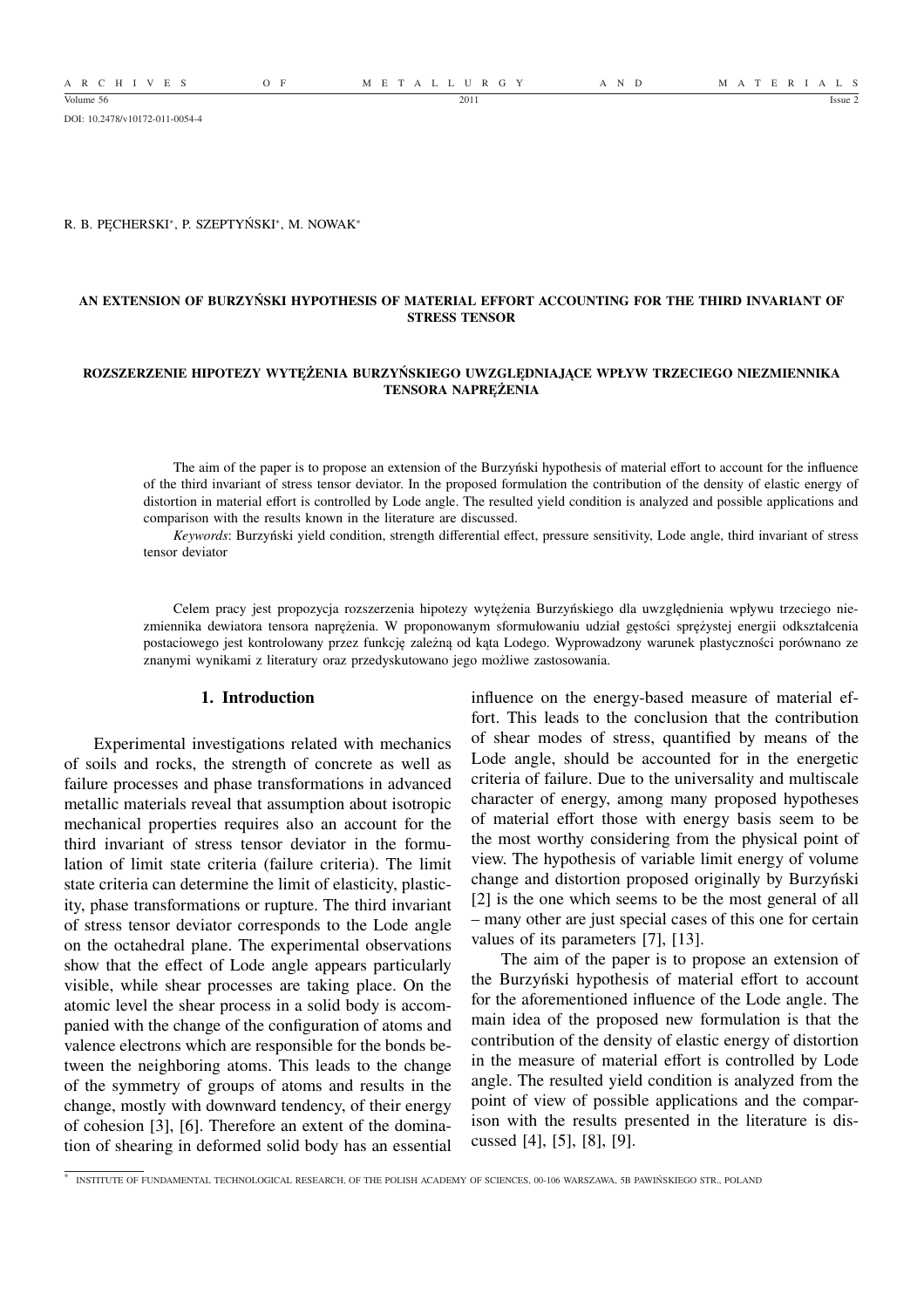## **2. The Burzyński energy-based hypothesis of material effort and its extension**

# **2.1. The hypothesis of variable limit energy of volume change and distortion**

Burzyński considered as a measure of material effort variable elastic energy density of distortion and a part of energy density of volumetric change controlled by a pressure dependent influence function. The limit condition takes in such a case the following form [2]:

$$
\Phi_{\rm f} + \eta(p)\Phi_{\rm v} = K \quad \text{where} \quad \eta(p) = \omega + \frac{\delta}{3p}, \qquad (1)
$$

where  $\Phi$ <sub>*v*</sub> is volumetric strain energy density, while  $\Phi$ <sup>*f*</sup> is distortional strain energy density. It is in general a three-parameter condition. The great convenience in application of it is due to the fact that after proper substitutions the set of parameters  $(K, \omega, \delta)$  can be replaced by  $(k_t, k_c, k_s)$  which are the limit values of stress under tension, compression and pure shear respectively Those three parameters can be measured experimentally. In case of the Burzyński condition (1) those three values give us full information about strength properties of isotropic solid. Sometimes it is useful to express the limit condition (1) in terms of the other two parameters proposed by Burzyński: the strength difference ratio  $\kappa = \frac{k_c}{k}$  $\frac{k_c}{k_l} > 1$  and the so called "plasticity coefficient" which is a measure of mutual relations between all three limit quantities  $v = \frac{k_c k_t}{2h^2}$  $\frac{k_c k_l}{2k_s^2}$  – 1. Eq. (1) can be rewritten in the following form:

$$
\frac{1+v}{3}\sigma_f^2 + 3(1-2v)p^2 + 3pk_t(\kappa - 1) = \kappa k_t^2, \quad (2)
$$

where  $p = \frac{1}{3}$  $\frac{1}{3}(\sigma_1 + \sigma_2 + \sigma_3)$  denotes hydrostatic stress and

$$
\sigma_f = \sqrt{(\sigma_2 - \sigma_3)^2 + (\sigma_3 - \sigma_1)^2 + (\sigma_1 - \sigma_2)^2}
$$

is the stress invariant introduced by Burzyński [2]. For certain values of  $\kappa$  and  $\nu$  the condition (2) is describing certain type of a limit surface in the space of principal stresses  $(\sigma_1, \sigma_2, \sigma_3)$ :

•  $v < \frac{1}{2}$  $\frac{1}{2}$  – ellipsoidal surface with one of its axes parallel to *p* axis. For  $\kappa \neq 1$  it is translated along *p* axis. In such a case the strength differential (SD) effect is involved. In the case of symmetric elastic range  $(k = 1)$  limit surface is the same as in the case of Rychlewski's [10], [11] limit criterion for isotropic materials;

•  $v = \frac{1}{2}$  $\frac{1}{2}$  – paraboloidal surface with its axis parallel to *p* axis and translated along it. It describes the SD effect. For  $\kappa = 1$  the paraboloid of revolution becomes a cylinder – the criterion for pressure insensitive materials not exhibiting SD effect – this case corresponds to the Huber criterion [13];

• 1  $\frac{1}{2} < v < \frac{3(k_c + k_t)}{8k_c k_t}$  $\frac{R_c - R_f}{8k_c k_t}$  – 1 hyperboloidal limit surface (two sheets). Only one sheet has a physical meaning. If *v* reaches its upper limit value the surface becomes a cone – the same as in the Drucker-Prager hypothesis [13], which was proposed independently 25 years later;

Note that the qualitative change of surface character is continuous however it changes very rapidly when *v* is close to  $\frac{1}{2}$ . As it was already mentioned, the SD effect is involved by accounting for pressure influence on material effort – other authors (Raniecki and Mróz [9]) formulated limit conditions for pressure insensitive-materials describing the SD effect with use of the Lode angle dependence.

# **2.2. The proposed extension of the Burzyński hypothesis**

The influence of the Lode angle on the Burzyński measure of material effort could be involved by the variable contribution of the energy density of distortion. The contribution is described by certain "influence function". The possible propositions of the form of such a function are given in the next subsection. Finally the extended material effort hypothesis of variable energy of volume change and distortion in the limit state reads:

$$
\tilde{\eta}_f(\theta)\,\Phi_f + \tilde{\eta}_v(p)\,\Phi_v = K,\tag{3}
$$

where the symbols  $\tilde{\eta}_f$  and  $\tilde{\eta}_v$  denote Lode angle influence function and pressure influence function, respectively. The condition (3) can be expressed in a following way:

$$
\eta_f(\theta) q^2 + \eta_v(p) p^2 = K,\tag{4}
$$

where

$$
q = \sqrt{\frac{1}{3} \left[ (\sigma_2 - \sigma_3)^2 + (\sigma_3 - \sigma_1)^2 + (\sigma_1 - \sigma_2)^2 \right]}
$$
 (5)

and 
$$
\theta = \frac{1}{3} \arccos \left( \frac{3\sqrt{3}}{2} \frac{J_3}{J_2^{3/2}} \right)
$$
 is the Lode angle.

# **2.3. Propositions of influence functions**  $\eta_v$  and  $\eta_f$

## **2.3.1. Pressure influence function**

In case of pressure influence function the choice of Burzyński's function seems to be well justified since hypothesis formulation given by Eq.(3) is a consistent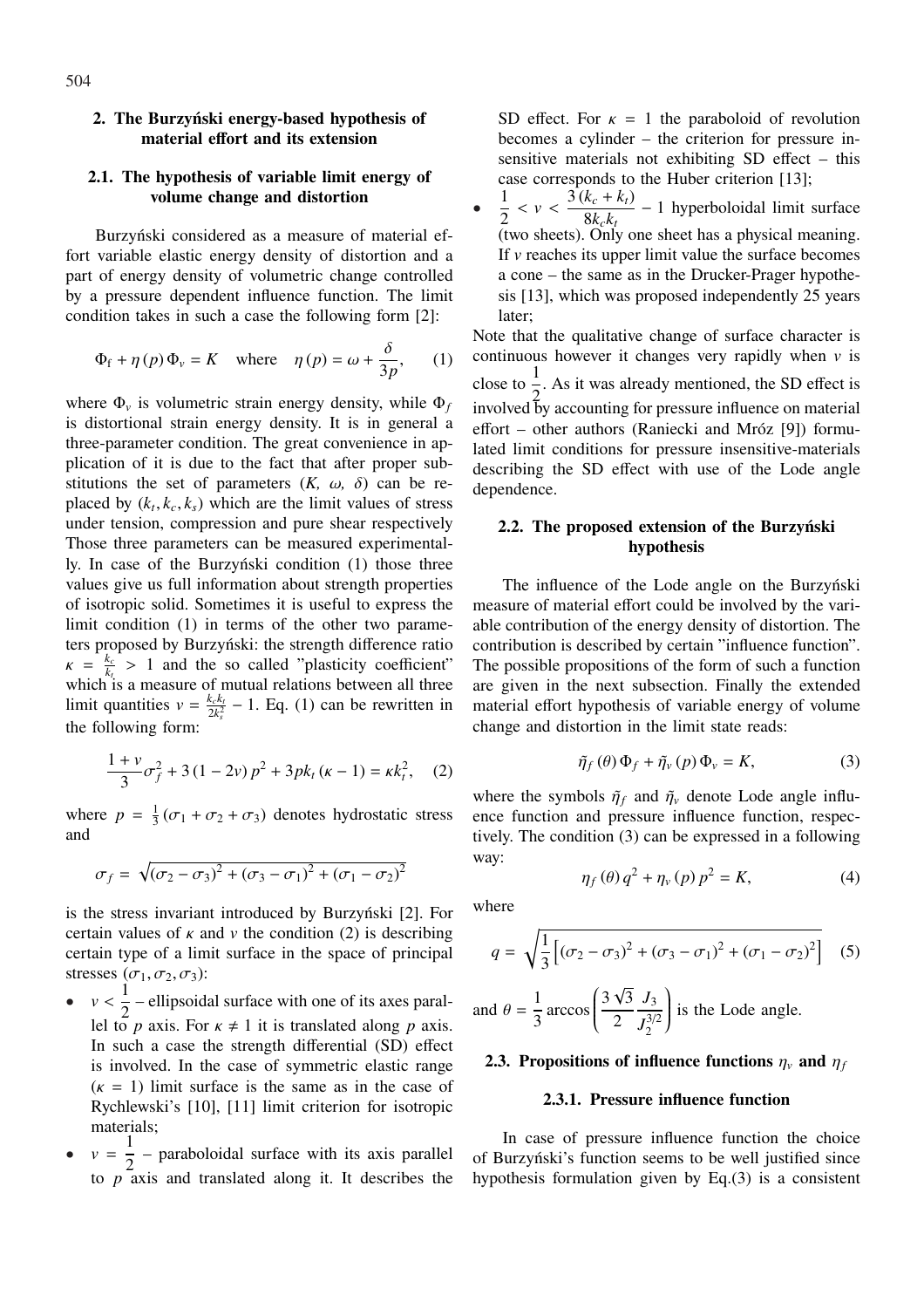extension of his own idea. Furthermore this function enables description of various relations between hydrostatic and deviatoric stresses – linear, paraboloidal, hyperboloidal and elliptical – and it was analyzed precisely by Burzyński in [2]. It is a two-parameter rational function which can be written in the form:

$$
\eta_{v}(p) = \omega + \frac{\delta}{p} \tag{6}
$$

## **2.3.2. The Lode angle influence functions**

The Lode angle dependence, which is characteristic especially for brittle materials and soils, can be described:

- two-parameter power function (Raniecki and Mroz [9])
	- $\eta_f(\theta) = [1 + \alpha \cos(3\theta)]^{\beta}$
- two-parameter exponential function (Raniecki and Mróz [9]) h

Mróz [9])  
\n
$$
\eta_f(\theta) = 1 + \alpha \left[ 1 - e^{-\beta(1 + \cos(3\theta))} \right]
$$

one-parameter trigonometric function (Lexcellent [5]) .<br>1

$$
\eta_f(\theta) = \cos\left[\frac{1}{3}\arccos\left[1 - \alpha\left(1 - \cos(3\theta)\right)\right]\right]
$$

• two-parameter trigonometric function (Podgórski [8]) .<br>1

$$
\eta_f(\theta) = \frac{1}{\cos\left(\frac{\pi}{6} - \beta\right)} \cos\left[\frac{1}{3}\arccos\left(\alpha\cos\left(3\theta\right)\right) - \beta\right]
$$

Valuable summary of propositions of Lode angle influence functions was made by Bardet in [1]. The earlier attempts to account for the Lode angle effect are discussed by Życzkowski [13].

## **2.3.3. Convexity condition**

A general discussion on convexity condition was presented in [12] for arbitrary chosen form of influence functions such that  $K - \eta_p(p) > 0$ :

$$
\begin{cases}\n\sqrt{3}\left[6\eta_f \frac{\partial^2 \eta_f}{\partial \theta^2} - \left(\frac{\partial \eta_f}{\partial \theta}\right)^2 + 4\left(\eta_f\right)^2 + \cdots \\
\cdots + \frac{\partial^2 \eta_p}{\partial p^2} \left(\left(\frac{\partial \eta_f}{\partial \theta}\right)^2 + 4\left(\eta_f\right)^2\right) + \frac{\eta_f}{\left(K - \eta_p\right)} \left(\frac{\partial \eta_p}{\partial p}\right)^2 \left(\frac{\partial^2 \eta_f}{\partial \theta^2} + 4\eta_f\right)\right] > 0 \quad , \\
3\left[2\left(K - \eta_p\right) \frac{\partial^2 \eta_p}{\partial p^2} + \left(\frac{\partial \eta_p}{\partial p}\right)^2\right] \left[2\eta_f \frac{\partial^2 \eta_f}{\partial \theta^2} - \left(\frac{\partial \eta_f}{\partial \theta}\right)^2 + 4\left(\eta_f\right)^2\right] > 0\n\end{cases} \tag{7}
$$

where: $\eta_p(p) = \eta_v(p) \cdot p^2$ 

The above conditions can be applied in material identification procedures basing on numerical fitting of the results of simulation using assumed model to the results obtained from experiment. It is in fact an optimization problem in which the given convexity condition can be considered as an inequality constraint on the resultant optimal solution.

## **3. Yield surface specification**

#### **3.1. Iyer and Lissenden experiments on Inconel 718**

An attempt to find certain form of a yield condition basing on (4) and experimental data available in literature was made. Inconel 718 alloy was considered. Various tests including tension, compression and pure shear as well as composition of two of those loadings one followed by another were performed for Inconel 718 by Iyer and Lissenden [4]. Values of plasticity limit (considered as an offset limit being a stress causing 0,2% permanent plastic strain) and proportionality limit has been estimated basing on uniaxial and pure shear tests.

The proportionality limit estimation is especially important since it denotes Hooke's law validity range. However it seems that mathematical formalism of the considered yield condition could be well used also in case of plasticity limit estimation.

TABLE 1

|              | Plasticity limit       | Proportionality limit |
|--------------|------------------------|-----------------------|
| Tension:     | $k_t^{pl}$ = 779 MPa   | $k_t^H$ = 500 MPa     |
| Compression: | $k_c^{pl}$ = 878 MPa   | $k_c^H$ = 610 MPa     |
| Pure shear:  | $k_{s}^{pl}$ = 473 MPa | $k_s^{pl}$ = 323 MPa  |

One can observe that the considered material exhibit significant strength-differential effect – in case of plasticity limit  $\kappa = \frac{\tilde{k}_c}{l}$  $\frac{hc}{k_t} \approx 1.13$  and in case of proportionality limit  $\kappa \approx 1.22$ . Mutual relations between those limit stresses can be estimated by Burzyński's "plasticity coefficient"  $v = \frac{k_c k_t}{2L^2}$ 2*k* 2 *s*  $-1$ . For the plasticity limit  $v \approx 0.53$ , for proportionality limit  $v \approx 0.46$ . One can see that this value is close to 0.5, the value distinguished by Burzyńs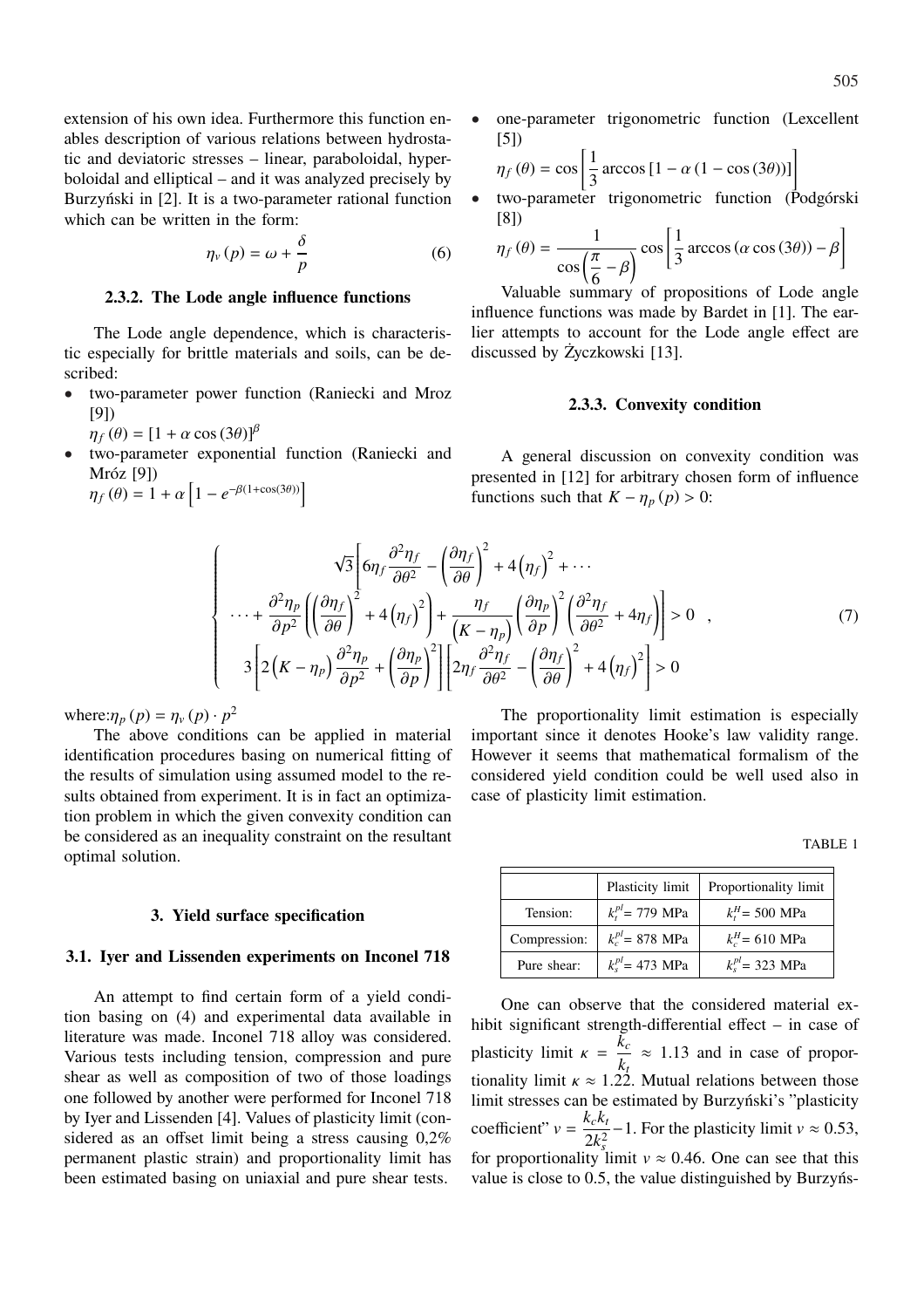ki, for which yield condition becomes either a paraboloid of revolution or a cylinder. In fact yield condition used in [4] being simple combination of powers of stress tensor invariants, namely:

$$
aI_1^2 + b \cdot J_2 + c \cdot \text{sgn}(J_3) \cdot (J_3)^{2/3} - 1 = 0
$$
  

$$
a = 2.610^{-7} \frac{1}{\text{MPa}^2} \quad b = 1.81510^{-5} \frac{1}{\text{MPa}^2} \quad c = 2.210^{-6} \frac{1}{\text{MPa}^2}
$$

is represented in stress space by an ellipsoid with its axis parallel to *p*axis and with slightly deformed cross-section (see Fig. 2). This is due to the assumed elliptical relation between hydrostatic and deviatoric stresses Parameters *a*, *b*, *c* and seven other (viscoplastic) material parameters were found numerically by fitting simulated processes to those observed during experiments The first attempt was to determine values of parameters so they fit the shearing data well, however the obtained result were unrealistic, especially shear threshold stress was much too low. Finally parameters *a*, *b*, *c* of yield condition (8) were found in [4] by fitting numerical simulation to various experimental data, however unequal weights were used for different samples in such way so the correlation between model and experiment was optimal.



Fig. 1. Ellipsoidal yield surface used in [4] and the paraboloid yield surface according to the proposed criterion given by Eq. (9)



Fig. 2. The comparison of the cross-sections of the two yield surfaces, used in [4] and given by Eq. (9), at the deviatoric (octahedral) plane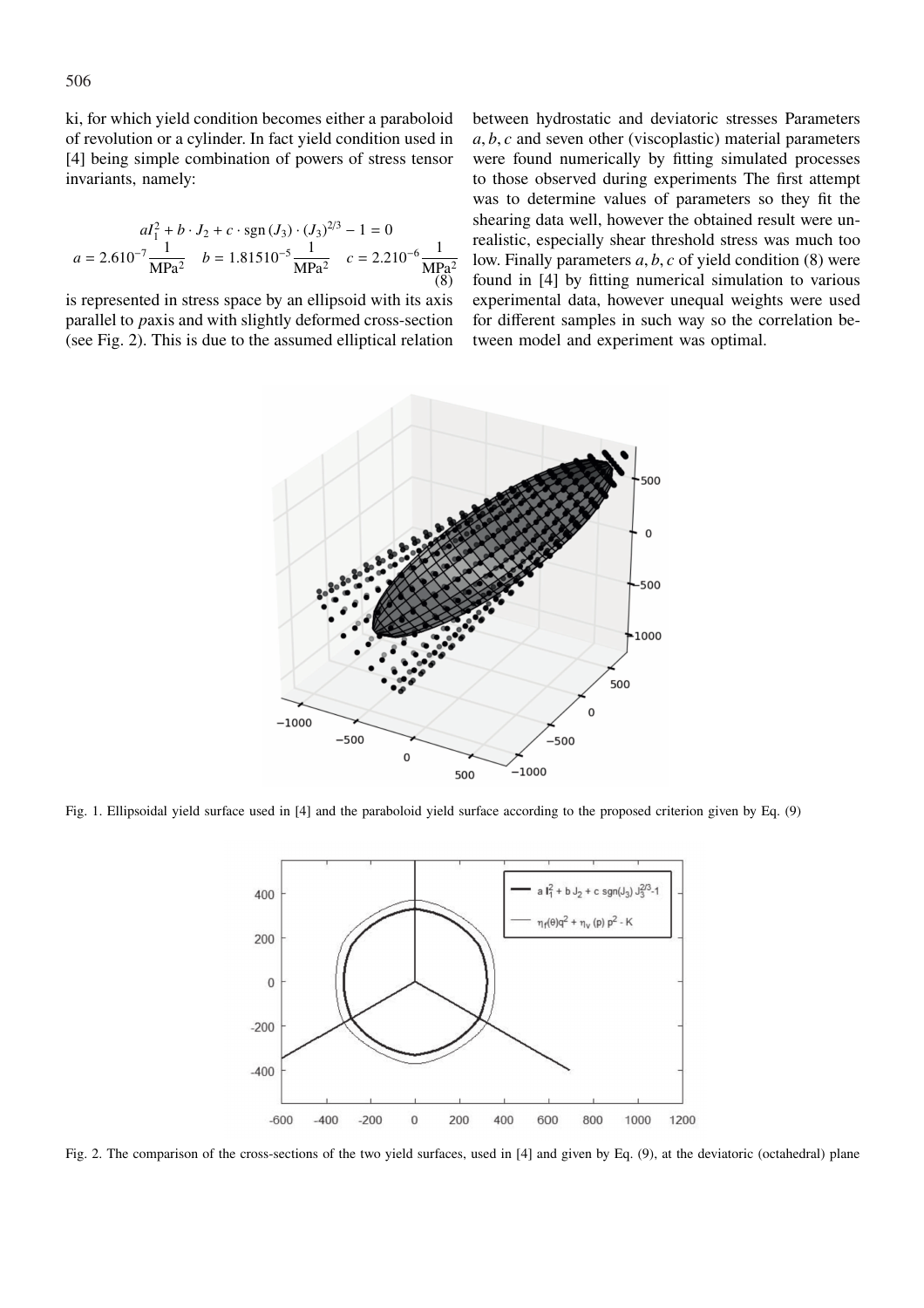#### **3.2. Why a paraboloid yield surface?**

Referring to the Burzyński hypothesis relatively low value of limit shear stress is characteristic for ellipsoidal yield surfaces  $(v < 0.5)$  so it seems that assuming different character of a yield surface (i.e. paraboloidal, what indicates calculated  $v \approx 0.5$ ) might provide higher precision in model identification It is also common assumption (based on experimental results) that metals are either pressure-insensitive (cylindrical yield surface as in Huber-Mises hypothesis [13]) or that hydrostatic stress is a safe stress state (paraboloidal yield surface). Thus paraboloidal yield surface seems to be much more natural and reasonable choice than the ellipsoidal one, which is typical for instance in case of foams and cellular materials. Furthermore elliptic relation between deviatoric and hydrostatic stress is symmetric with respect to both of those quantities (sign insensitive) so only the Lode angle might be considered as the cause of SD effect. Assuming that the difference between values of limit stresses under tension and compression depends only on different modes of shearing (Lode angle) omitting the influence of pressure is unjustifiable. The only objective verification of a surface character would be performing experiments under high pressure.

## **3.3. Yield condition specification**

Yield surface given by condition (4) was determined for Inconel 718 assuming that relation between hydrostatic and deviatoric stresses is paraboloidal. To obtain such relation Burzyński's function was chosen as pressure influence function. Analysis of the cross-section of yield surface given by Eq.(8) parallel to octahedral plane indicates that the Lode angle dependence has a hexagonal character. Among all presented Lode angle influence functions only the one by Podgórski enables description of such a dependence. However it had to be slightly modified since its maximums were rotated referring to the maximums obtained from Eq.(8). Finally yield condition of a following form was considered:

$$
\frac{q^2}{\cos(\frac{\pi}{6}-\beta)}\cos\left[\frac{1}{3}\arccos\left[\alpha\cos\left(3\left(\theta-\frac{\pi}{2}\right)\right)\right]-\beta\right]+
$$
  
 
$$
+\left(\omega+\frac{\delta}{p}\right)p^2-K=0
$$
 (9)

Unknown parameters can be determined from a nonlinear system of equations – each equation is obtained from satisfying yield condition (9) in simple loading cases like uniaxial tension or compression or pure shear for which values of  $p$ ,  $q$  and  $\theta$  are known. For higher precision more complex stress states could be analyzed – i.e. shearing with tension, shearing with compression or (as Burzyński proposed) biaxial and triaxial uniform tension and compression.

Yet different method of yield condition specification was chosen. Since surface given by Eq.(8) was determined by optimal fitting it to various multiaxial tests, it seems that its character is quite well estimated especially for small values of hydrostatic stress - no tests under high pressure were performed and hydrostatic component of a stress tensor in each test was also not significantly high due to lack of stress concentration in the samples. That's why an attempt of fitting paraboloidal yield surface given by Eq.(4) to the surface (not only single points in stress space corresponding with basic strength tests) given by Eq.(8) was made. To achieve proper fitting Levenberg-Marquardt algorithm was implemented replacing yield surface used from [4] by a large set of points. For reasons presented below, the fitting took place only for positive values of hydrostatic stress. As it was mentioned in subsection 3.2, the aim of the authors was to determine a paraboloidal yield surface – different character of paraboloidal and ellipsoidal relation between *q* and *p* for negative values of pressure would cause too big error for any efficient use of Levenberg-Marquardt algorithm. Another reason is that results presented in [4], are much more reliable for positive values of pressure – the material was characterized in [4] basing on five tests (tension, compression and three shearing tests) yet each of them had a different influence on the final result due to use of inequal weights. The only source of hydrostatic component in those tests are uniaxial tests. Tension test was taken with the weight 40% while compression test with the weight 10%.

As a measure of an error of fitting a distance between both surfaces along *q* direction was considered. It appeared that the resultant values of unknown parameters of function given by Eq.(9) obtained from the performed computation depend strongly on their initial values used in iteration if the number of estimated parameters was greater than two. However the number of parameters could be reduced by assuming some of their values i.e.:

- $\omega = 0$  due to fact that relation between p and q was assumed paraboloidal.
- $\beta = \frac{\pi}{6}$  $\frac{\lambda}{6}$  – due to fact that Lode's angle dependence has a hexagonal character.
- $\alpha$  = 0.9 smoothing of corners of an octahedral cross-section depend on the value of this parameter (for  $\alpha = 0$  – no Lode's angle dependence;  $\alpha = 1, \beta = \frac{\pi}{6}$  $\frac{\pi}{6}$  – strictly hexagonal dependence – like i.e. in Coulomb-Tresca-Guest hypothesis). This value was estimated so that octahedral cross-sections of both surfaces correspond sufficiently well.

Parameters  $\delta \approx 174, 85$  MPa and  $K \approx 127871$  MPa<sup>2</sup> were found using the mentioned Levenberg-Marquardt